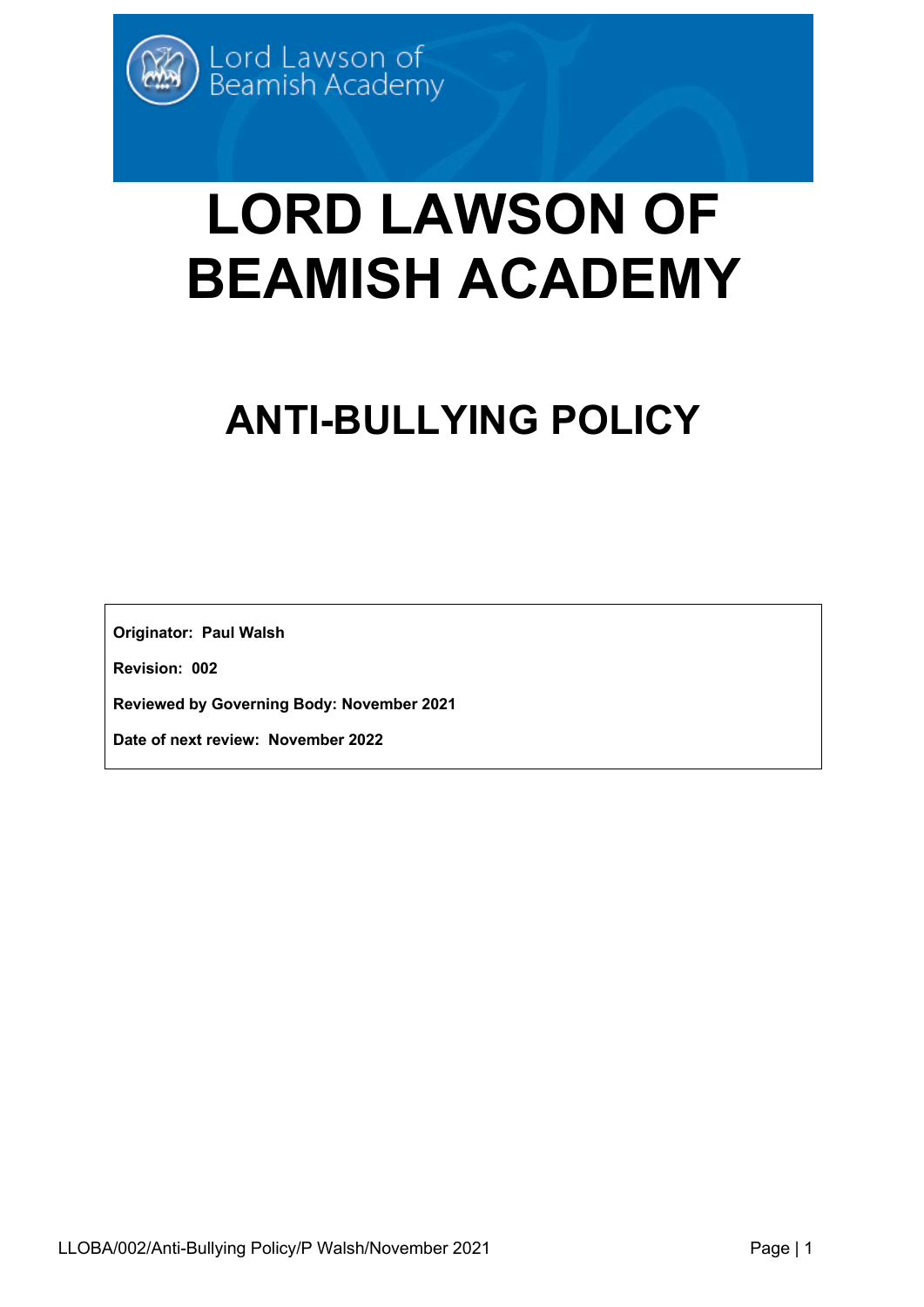

#### INDEX

|                                                                                                                              | Page No.  |
|------------------------------------------------------------------------------------------------------------------------------|-----------|
| 1. Statement of Intent                                                                                                       | (3)       |
| 2. What is Bullying?                                                                                                         | (4)       |
| 3. Responsibilities of all stakeholders<br>Anti-bullying Education in the Curriculum<br>Informing the Whole School Community | (5)       |
| 4. Signs of Bullying                                                                                                         | (6)       |
| 5. Procedures and Outcomes                                                                                                   | (6, 7, 8) |
| 6. Strategies                                                                                                                | (8,9)     |
| 7. Equality Act                                                                                                              | (9, 10)   |
| 8. Helpful Organisations                                                                                                     | (10)      |

### Appendix

| Appendix 1: Anti-bullying procedure flowchart | (11) |  |
|-----------------------------------------------|------|--|
|                                               |      |  |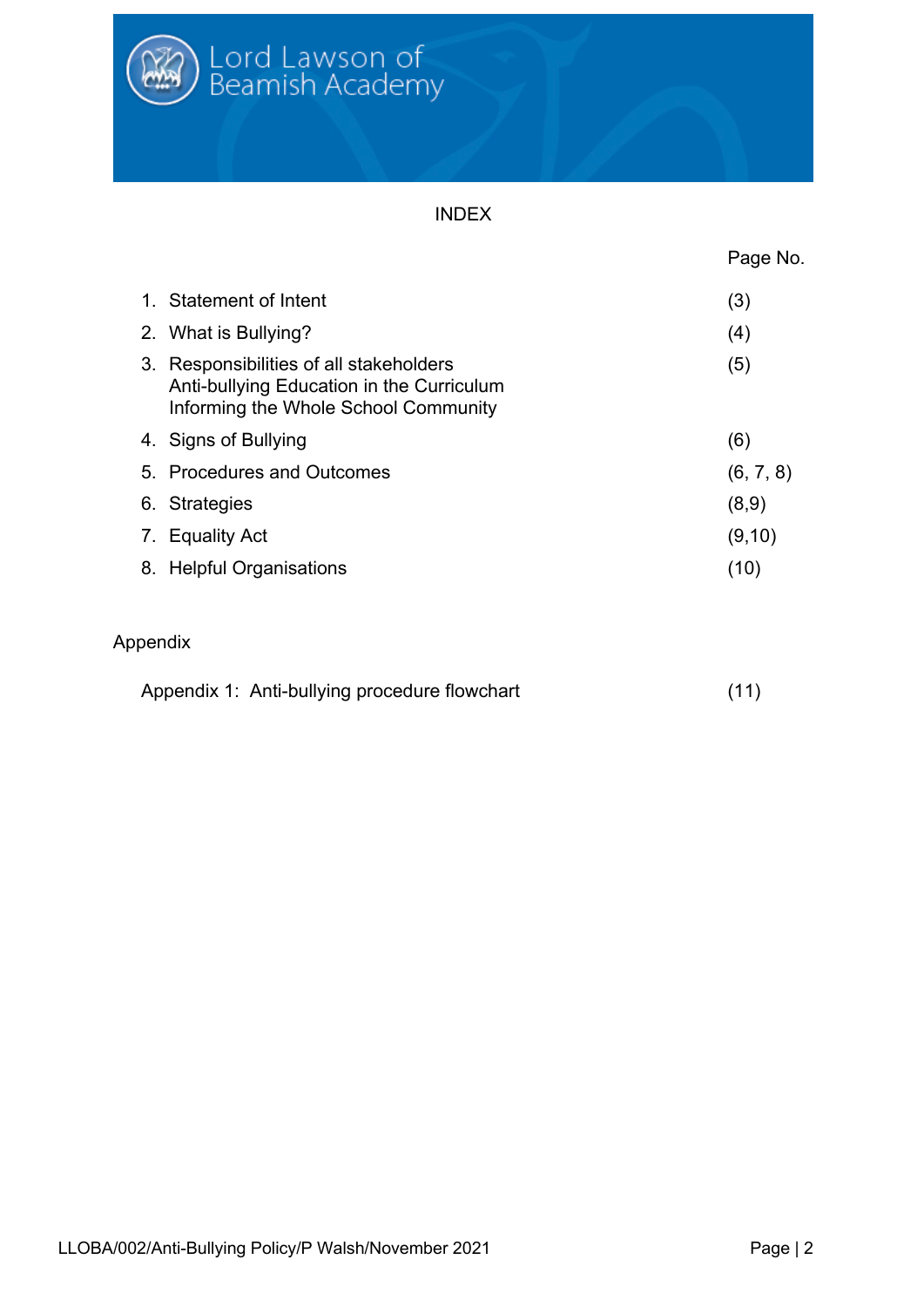

#### **Statement of Intent**

We are committed to providing a caring, friendly and safe environment for all our students so that they can learn in a relaxed and secure atmosphere. Bullying of any kind is unacceptable at Lord Lawson of Beamish Academy. If bullying does occur, all students should be able to tell and know that incidents will be dealt with promptly, appropriately and effectively.

The governing body values the good relationships fostered by the Academy, and expects that every allegation of bullying will be taken seriously.

All staff, students and parents/carers should be aware of the negative effects that bullying can have on individuals and the Academy in general, and should work towards ensuring that students can work in an environment without fear.

Bullying is unacceptable in this Academy and will not be tolerated. The Academy also recognises that it must take note of bullying perpetrated outside of the Academy which spills over into the Academy. The Academy will do what is reasonably practicable to eliminate any such bullying.

Our Anti Bulling Policy forms part of our overall safeguarding commitment to our students. It is also linked to our E-Safety policy, Acceptable ICT use, SEN policy and Child protection policy.

#### **Aims**

- To ensure that all governors, teaching and non-teaching staff, students and parents/carers should have an understanding of what bullying is
- To ensure that all governors, teaching and non-teaching staff, students and parents/carers know the Academy bullying procedures and what they should do if bullying arises
- To demonstrate that the Academy takes bullying seriously and that it will not be tolerated
- To take measures to prevent all forms of bullying in the Academy and off-site activities
- To support everyone in the actions to identify and protect those who might be bullied
- To promote an environment where students and parents/carers should be assured that they will be supported when bullying is reported.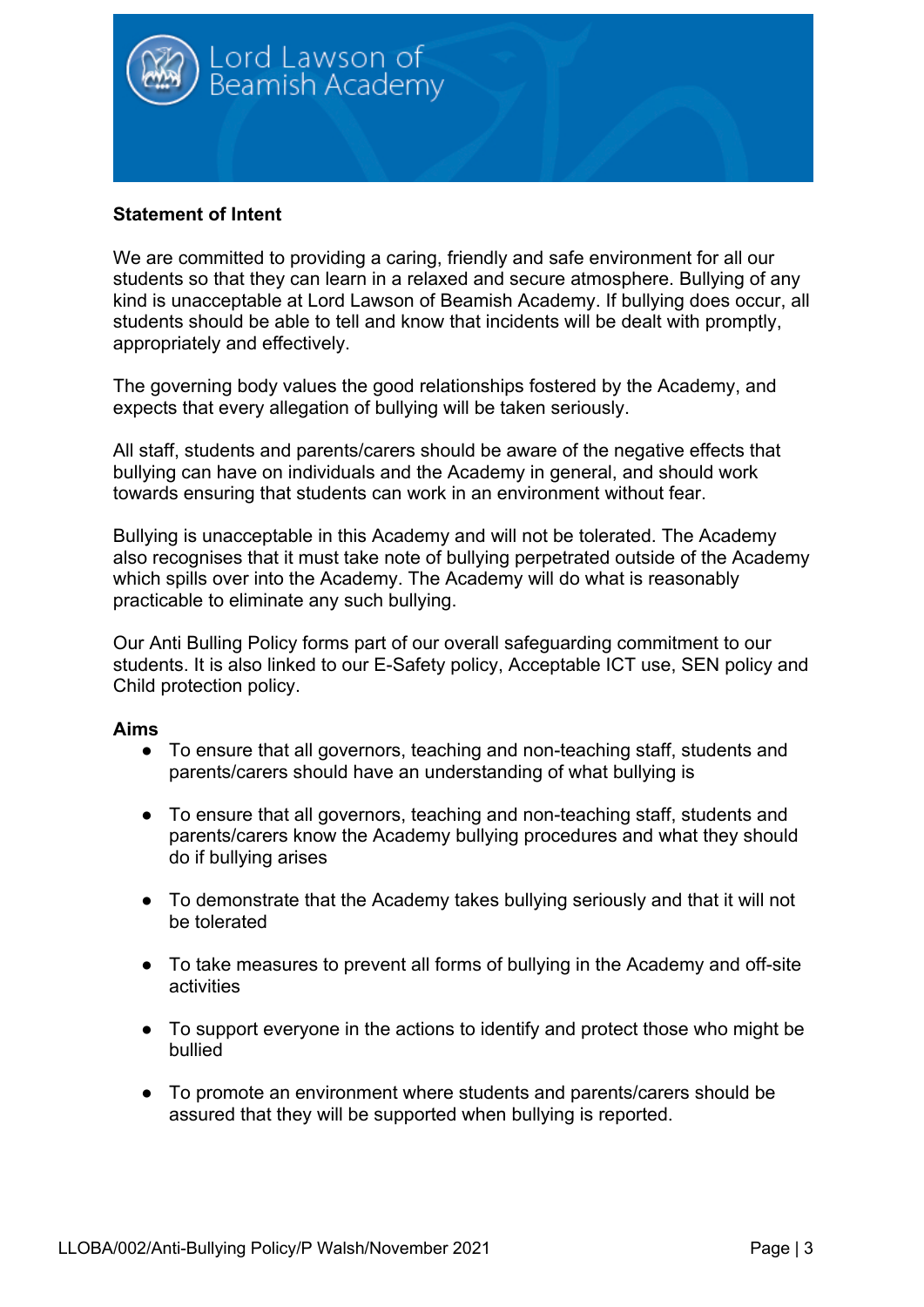

#### **What is bullying?**

Bullying is the use of aggression with the intention of hurting an individual or group either physically, verbally, emotionally or through the use of technology, by intimidating or demeaning others. It is usually persistent and is often covert, and is a conscious attempt to hurt, threaten or frighten someone. Bullying results in pain and distress to the victim.

Bullying can be:

- Emotional- Derogatory name calling of an insulting and/ or personal nature. Demanding money, material goods or favours by means of threat or force
- Physical- Pushing, kicking, hitting, punching or any use of violence because of some perceived physical, economic, sexual, intellectual, cultural or racial difference
- Verbal- name calling, sarcasm, spreading rumours, teasing, abuse and threats. Ridiculing an individual
- Cyber- All areas of internet, such as email and internet chat room misuse. Mobile threats by text messaging and calls, including sexting. Misuse of associated technology, i.e. camera and video facilities.

Bullying can be driven by prejudice such as:

- Racist: Racial taunts, graffiti, gestures
- Sexual: Unwanted physical contact or sexually abusive comments because of, or focusing on the issue of sexuality (homophobic)
- Sexual orientation: homophobic, biphobic, transphobic or bullying targeting people because they are or are perceived to be LGBTQ
- Disability: bullying because of special needs or a disability
- Bullying because of family situations or being in care
- Bullying because of religion.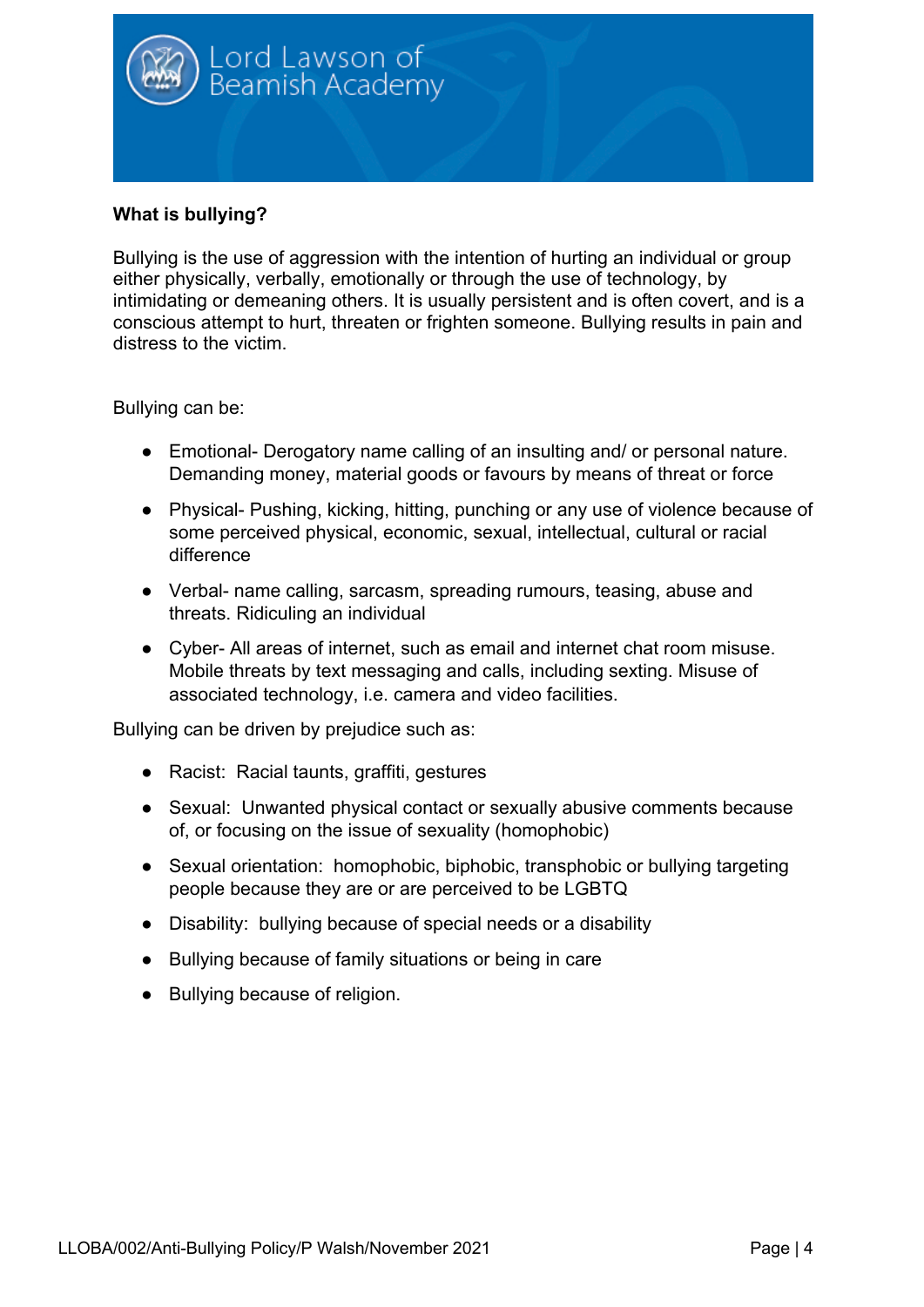

#### **Responsibilities of all stakeholders**

#### **All staff will:**

- Understand and implement procedures to confront bullying of any form
- Listen to all parties involved in incidents
- Investigate incidents promptly and as fully as possible, never letting incidents of bullying pass unreported, whether on site or during an off-site activity
- Take appropriate action and to refer to Tutor/Year Leader/SLT as appropriate. Year Leader/SLT will record this on CPOMS and categorise as the relevant type of bullying.
- Share with parents/carers of the victim and bully, incidents of serious and/or persistent bullying. This will be done in negotiation with the victim
- Promote open management styles which facilitate communication and consultation within the Academy and relevant agencies when appropriate
- Promote the use of interventions which are least intrusive and most effective
- Take part in any anti-bullying programme delivered through tutor time and the Personal Development teaching throughout the Academy.

#### **Anti-bullying education in the curriculum**

The Academy will raise the awareness of the anti-social nature of bullying through a Personal Development curriculum, assemblies, the student leadership team, and use of tutorial time and the national curriculum programmes of study as appropriate.

#### **Informing the whole school community**

The whole school community are informed and consulted in a variety of different ways regarding anti bullying procedures. The school community are reminded of the policy and how to access it through assemblies in anti-bullying week. Students and staff are consulted on the effectiveness of the anti-bullying policy through annual questionnaires and this information is collated by SLT to inform future policies. Students have a direct input in regards to the effectiveness of how bullying is dealt with in the academy through Year Group Council meetings. These meetings allocate time to allow students an opportunity to feedback on current practice and potential improvements to the system.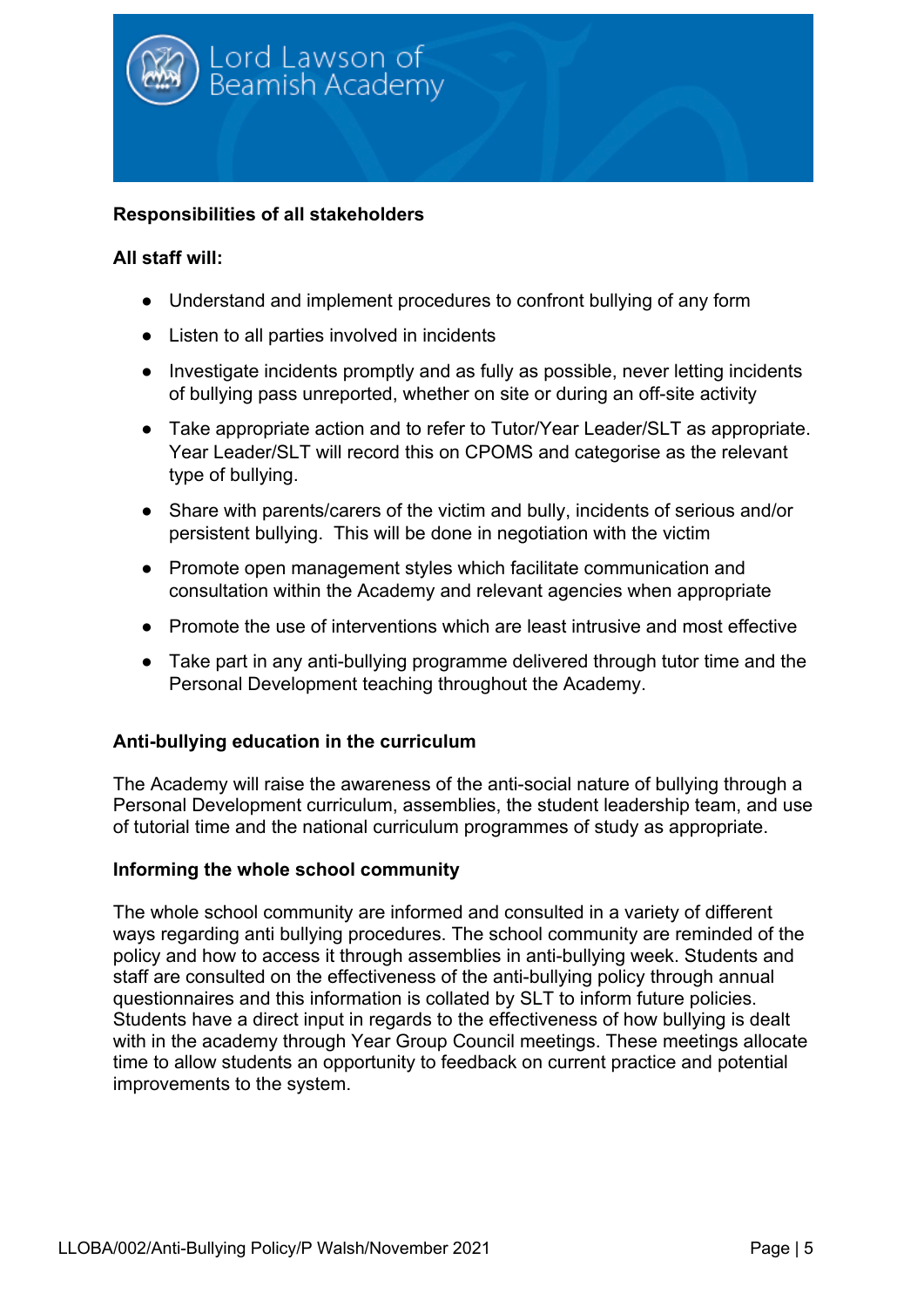

#### **Signs of bullying**

A student may indicate by signs or behaviour that he or she is being bullied. All adults should be aware of these possible signs and that they should investigate if a student:

- Is frightened of walking to or from the Academy
- Does not want to go on the scholars/public bus
- Changes their usual routine
- Is unwilling to go to the Academy
- Begins to truant
- Becomes withdrawn, anxious, or lacking in confidence
- Attempts or threatens suicide or runs away
- Feels ill in the morning
- Possessions get 'damaged' or 'go missing'
- Asks for money or starts stealing money
- Unexplained cuts or bruises
- Becomes aggressive, disruptive or unreasonable
- Bullying other children or siblings
- Stops eating
- Is frightened to say what is wrong
- Gives improbable excuses for any of the above
- Afraid to use the internet or mobile phone
- Nervous or jumpy when cyber message is received.

These signs and behaviours could indicate other problems, but bullying should be considered a possibility and should be investigated.

**Procedures to be followed by Academy staff in dealing with bullying incidents** When a bullying incident is reported the following information will be recorded; student name, year group, sex, gender identity, SEN, details of the incident, location of the incident, time of the incident, racist/ homophobic, biphobic, transphobic. Once the incident has been dealt with then the 'victim' will be asked to complete a follow up questionnaire in order to see if they are happy that there have been no further incidents. This questionnaire will be completed 3-4 weeks after the initial incident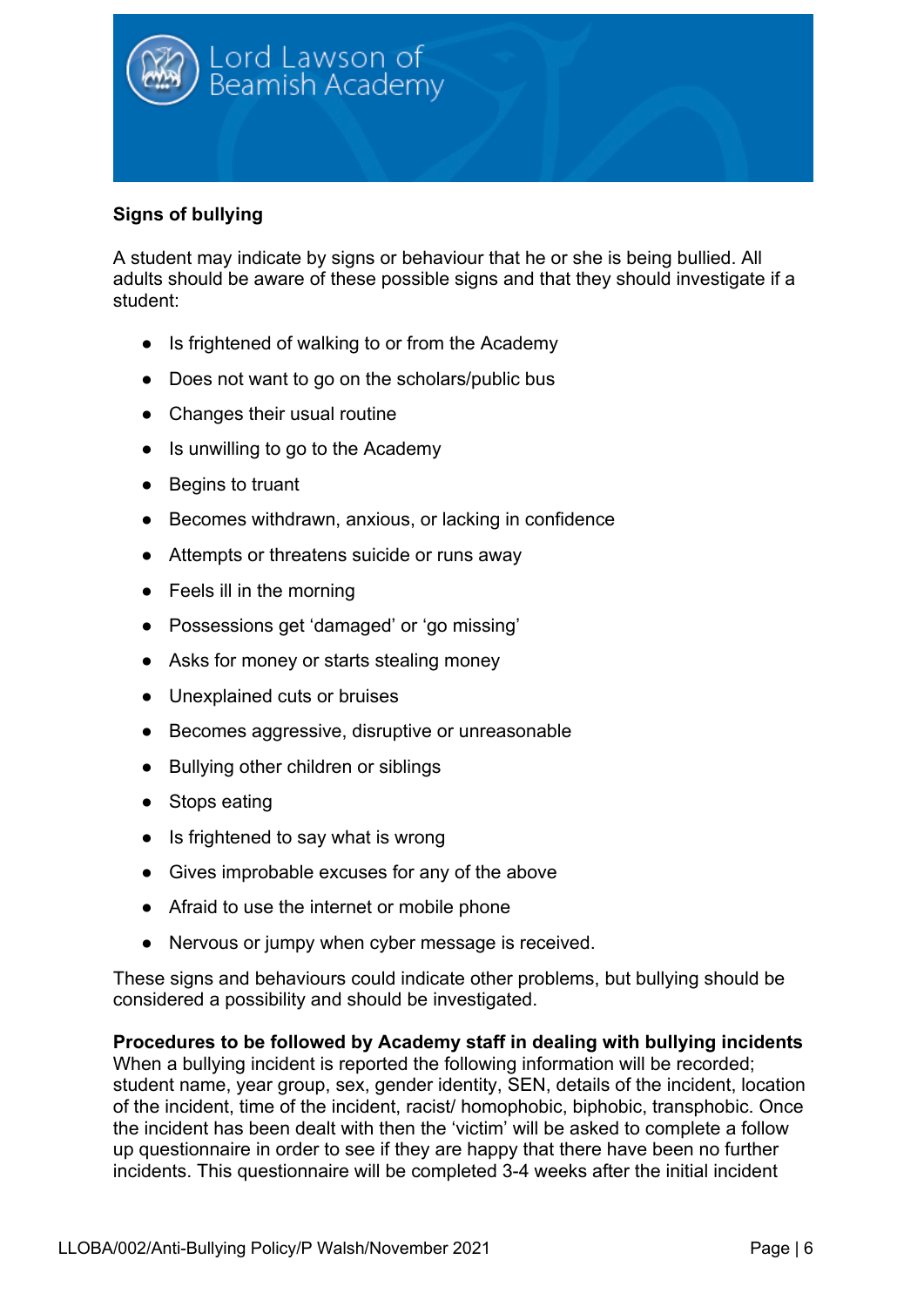

was dealt with. As an academy we would also be mindful that poor attendance may be an indicator of an underlying problem.

One reason may be bullying and this will be considered when addressing poor or erratic attendance. This will be monitored by the relevant Year team and Educational Welfare Officer.

- **1.** If bullying is suspected or reported the incident will be investigated and dealt with initially and immediately by the teacher approached
- **2.** If a racial or homophobic element to the bullying is suspected the Principal, Assistant Principal (Behaviour) and Year Team must be informed immediately
- **3.** The teacher will record the details of the incident and send the information via email to inform the Year Team or Subject Leader
- **4.** Year Team staff will interview all the parties and make a record
- **5.** The Year Team, Subject Leader or Tutor will determine the appropriate strategy and plan of action to combat the bullying. In particular cases this will be in consultation with the Assistant Principal (Behaviour)
- **6.** The Year Team or Tutor will oversee the implementation of the strategy, and must keep parents/carers informed
- **7.** Any sanctions against the bullies will be determined by the Year Team. In particular cases this will be in consultation with the Assistant Principal (Behaviour).

#### **Outcomes as a result of following the above procedures**

- The bully (bullies) may be asked to genuinely apologise. Other consequences may be also issued in relation to the Academy consequence system.
- Assertive training
- Counselling (Tutor, Year Leader, Deputy Year Leader, SLT, other)
- Use of the Academy Report system.
- Involvement of external agencies
- Monitoring by tutor/Year Team
- Peer support/peer mentoring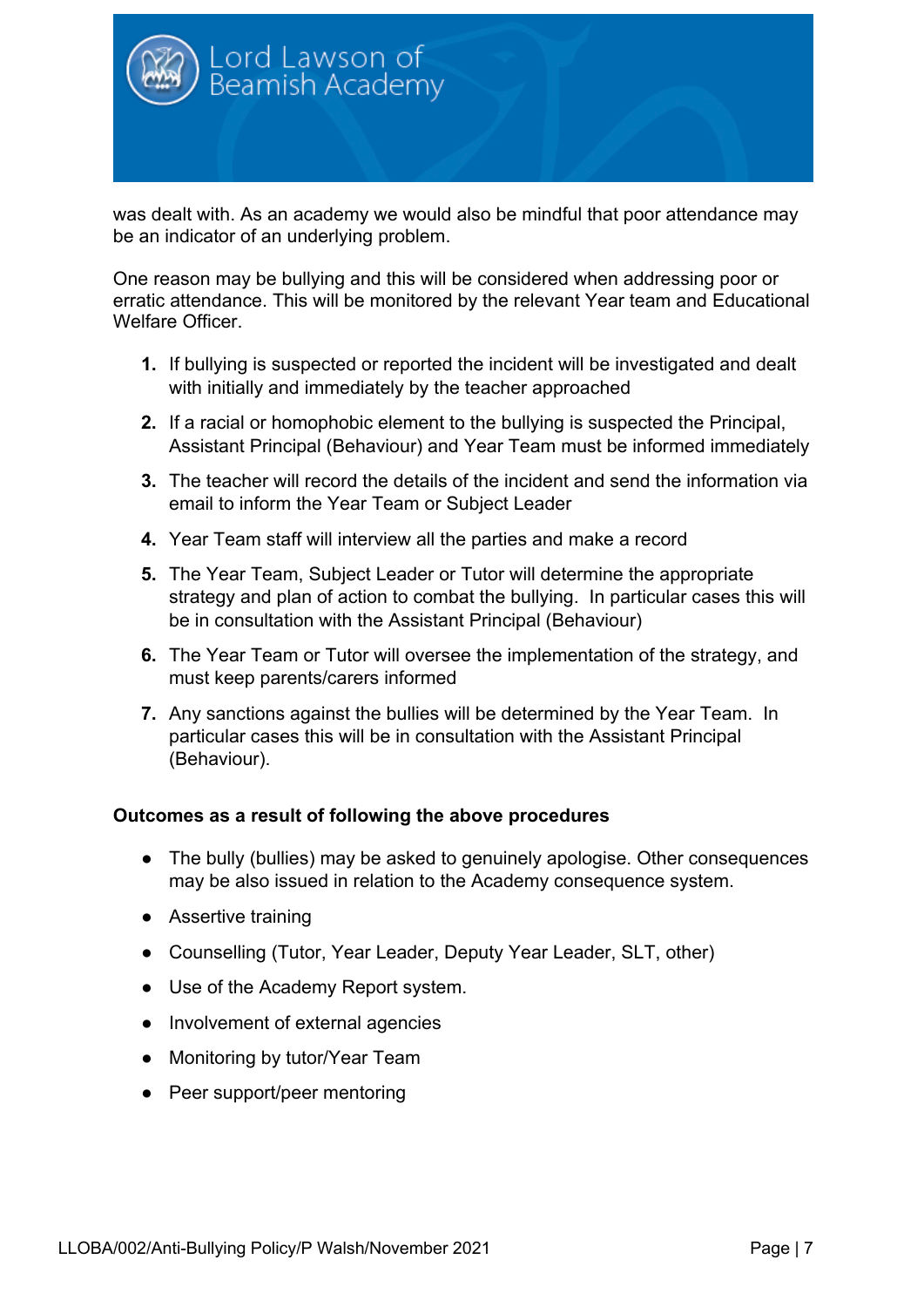

- Formal recording information is forwarded to the local authority and passed to the governing body (racist and homophobic, biphobic, transphobic incidents). Constantly monitor any such incidents and use the information to consider the key messages being delivered to students via the curriculum, assemblies etc.
- Use of Academy respect agreement
- Liaison with parent/carer when necessary and, where appropriate, external agencies
- In serious cases, fixed term exclusion or even permanent exclusion will be considered
- If possible, the students will be reconciled
- After the incident/incidents have been investigated and dealt with, each case will be monitored to ensure repeat bullying does not take place.

#### **Strategies in place to prevent bullying**

- To create an ethos of good behaviour where students treat one another and staff with respect because they know this is the right way to behave
- To promote a climate of openness (a) in which it is widely perceived as 'right' to report any instance of anyone being treated improperly by anyone else, (b) in which bullying specifically is understood to be unacceptable, and (c) which works on the twin principles that bullying thrives on secrecy and prevention is better than cure
- To ensure that a clear and effective reporting system exists for dealing with bulling and suspected bullying of which staff, students and parents/carers are aware
- To help prevent bullying by providing opportunities for discussion with students and staff within the Academies' Personal Development and pastoral programmes, as well as through subjects' curricular openings (e.g. through empathy work in history and English) and assemblies
- To ensure that students are aware of the Anti-Bullying Policy in particular through the information sheet for students which will be shared via the tutorial programme
- To ensure that students are aware of the standards and expectations set by the school's Student Acceptable ICT Use Policy regarding cyber activities (as defined above)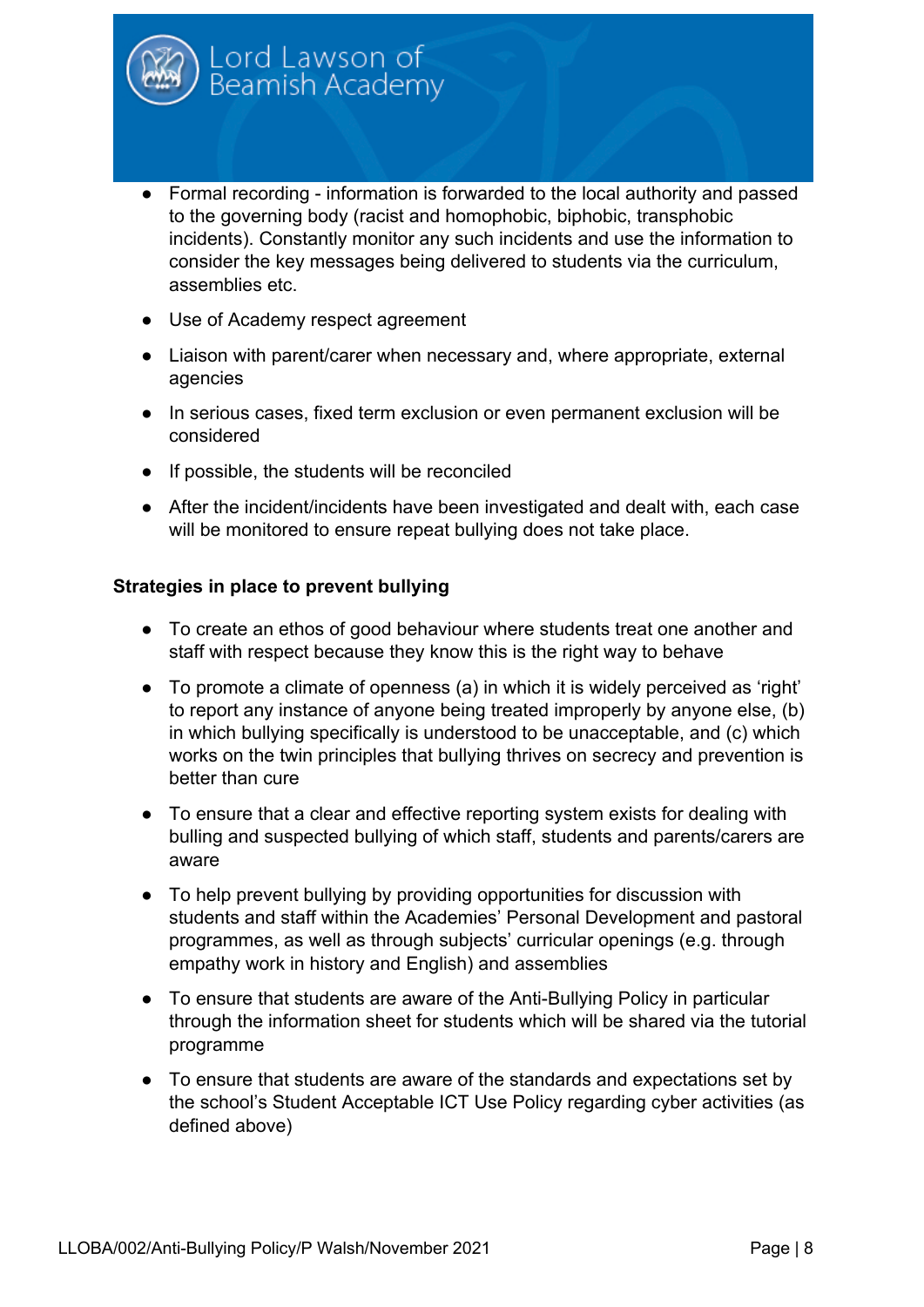

- To provide opportunities for continuing professional development to staff, via inset and other means, regarding their roles and responsibilities in preventing and responding to bullying
- To ensure that all students have access at all times to an adult in school to whom they may talk in confidence and know that that adult will deal with the matter urgently and with discretion
- To make students aware of Help Lines, and that such numbers are prominently displayed in and around the Academy
- To make clear to students and parents/carers that bullying is unacceptable and that the Academy will not tolerate such behaviour
- To review and update (as necessary) this policy and its procedures annually
- To be aware that although bullying itself is not a specific criminal offence, it is important to bear in mind that some types of harassing or threatening behaviour – or communications – can amount to a criminal offence: for instance, under the Protections from Harassment Act 1997, the Malicious Communications Act 1988, the Communications Act 2003 and the Public Order Act 1986. The Academy may seek assistance from the police in appropriate circumstances
- To involve parents and carers by making a copy of this policy available via the Academy website
- To ensure students are informed about how to keep themselves safe online. This will be done through the personal development curriculum, tutorial programme and/or our assembly programme.

#### **Equality Act**

1. We welcome our duties under the Equality Act 2010 to eliminate discrimination, advance equality of opportunity and foster good relations in relation to age (as appropriate), disability, ethnicity, gender, gender identity, maternity and pregnancy, religion and belief, and sexual identity

2. We welcome our duty under the Education and Inspections Act 2006 to promote community cohesion

3. We recognise that these duties reflect international human rights standards as expressed in the UN Convention on the Rights of the Child, the UN Convention on the Rights of People with Disabilities, and the Human Rights Act 1998

4. In fulfilling the legal obligations cited above, we are guided by seven principles: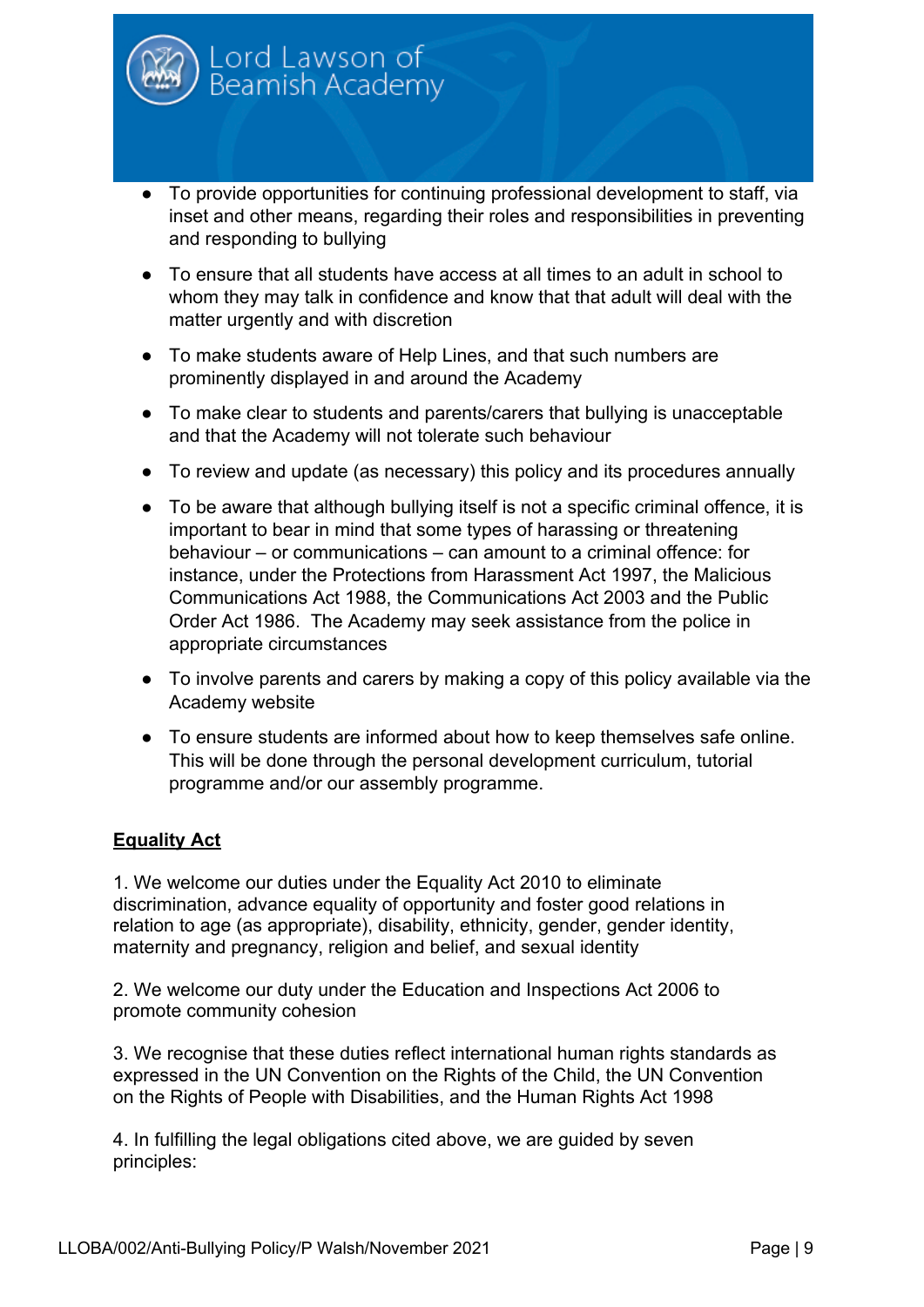

- All learners are of equal value
- We recognise and respect difference
- We foster positive attitudes and relationships and a shared sense of belonging
- We observe good equalities practice in staff recruitment, retention and development
- We aim to reduce and remove inequalities and barriers that already exist
- We consult and involve widely
- Society as a whole should benefit.

We base our policies and practices on sound evidence taken from best practice and recent and relevant research.

#### **Helpful Organisations**

Advisory Centre for Education (ACE) 0808 800 5793 Children's Legal Centre 0845 345 4345 KIDSCAPE Parents Helpline (Mon – Fri, 10-4) 0845 1 205 204 Parentline Plus 2222 Youth Access 020 8772 9900 Bullying Online **WARD CONSERVING CONSERVING** BULLYING WWW.bullying.co.uk

*(Lord Lawson of Beamish Academy Anti-bullying procedure highlighted on next page)*